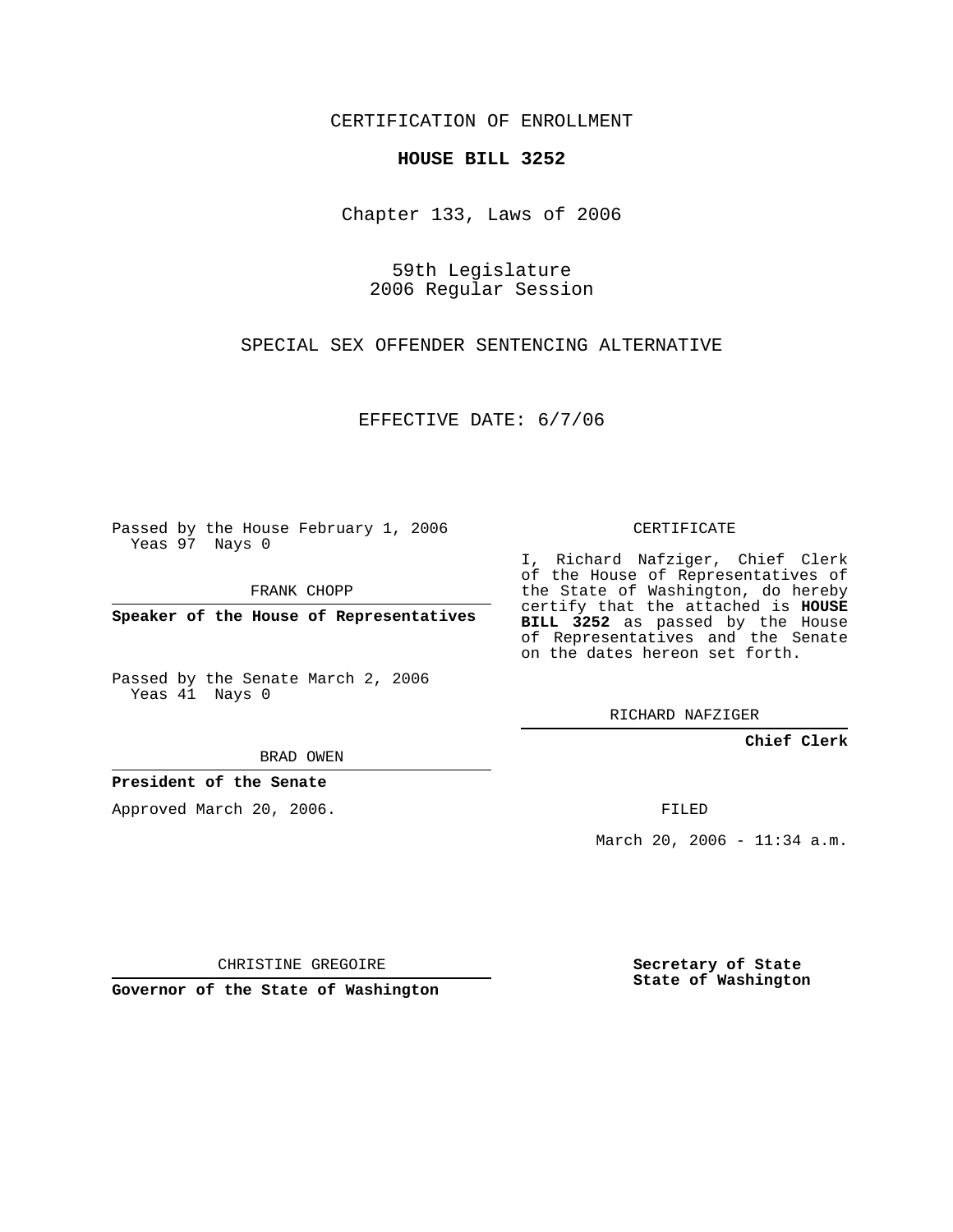## **HOUSE BILL 3252** \_\_\_\_\_\_\_\_\_\_\_\_\_\_\_\_\_\_\_\_\_\_\_\_\_\_\_\_\_\_\_\_\_\_\_\_\_\_\_\_\_\_\_\_\_

\_\_\_\_\_\_\_\_\_\_\_\_\_\_\_\_\_\_\_\_\_\_\_\_\_\_\_\_\_\_\_\_\_\_\_\_\_\_\_\_\_\_\_\_\_

Passed Legislature - 2006 Regular Session

## **State of Washington 59th Legislature 2006 Regular Session**

**By** Representatives O'Brien, Rodne, Santos, Strow, Green, Simpson, McDonald, Morrell, Ericks, Kilmer, Williams and Hasegawa

Read first time 01/30/2006. Referred to Committee on Criminal Justice & Corrections.

 AN ACT Relating to prohibiting offenders who enter Alford pleas from receiving a special sex offender sentencing alternative; reenacting and amending RCW 9.94A.670; and prescribing penalties.

BE IT ENACTED BY THE LEGISLATURE OF THE STATE OF WASHINGTON:

 **Sec. 1.** RCW 9.94A.670 and 2004 c 176 s 4 and 2004 c 38 s 9 are each reenacted and amended to read as follows:

 (1) Unless the context clearly requires otherwise, the definitions in this subsection apply to this section only.

 (a) "Sex offender treatment provider" or "treatment provider" means a certified sex offender treatment provider or a certified affiliate sex offender treatment provider as defined in RCW 18.155.020.

 (b) "Substantial bodily harm" means bodily injury that involves a temporary but substantial disfigurement, or that causes a temporary but substantial loss or impairment of the function of any body part or organ, or that causes a fracture of any body part or organ.

 (c) "Victim" means any person who has sustained emotional, psychological, physical, or financial injury to person or property as a result of the crime charged. "Victim" also means a parent or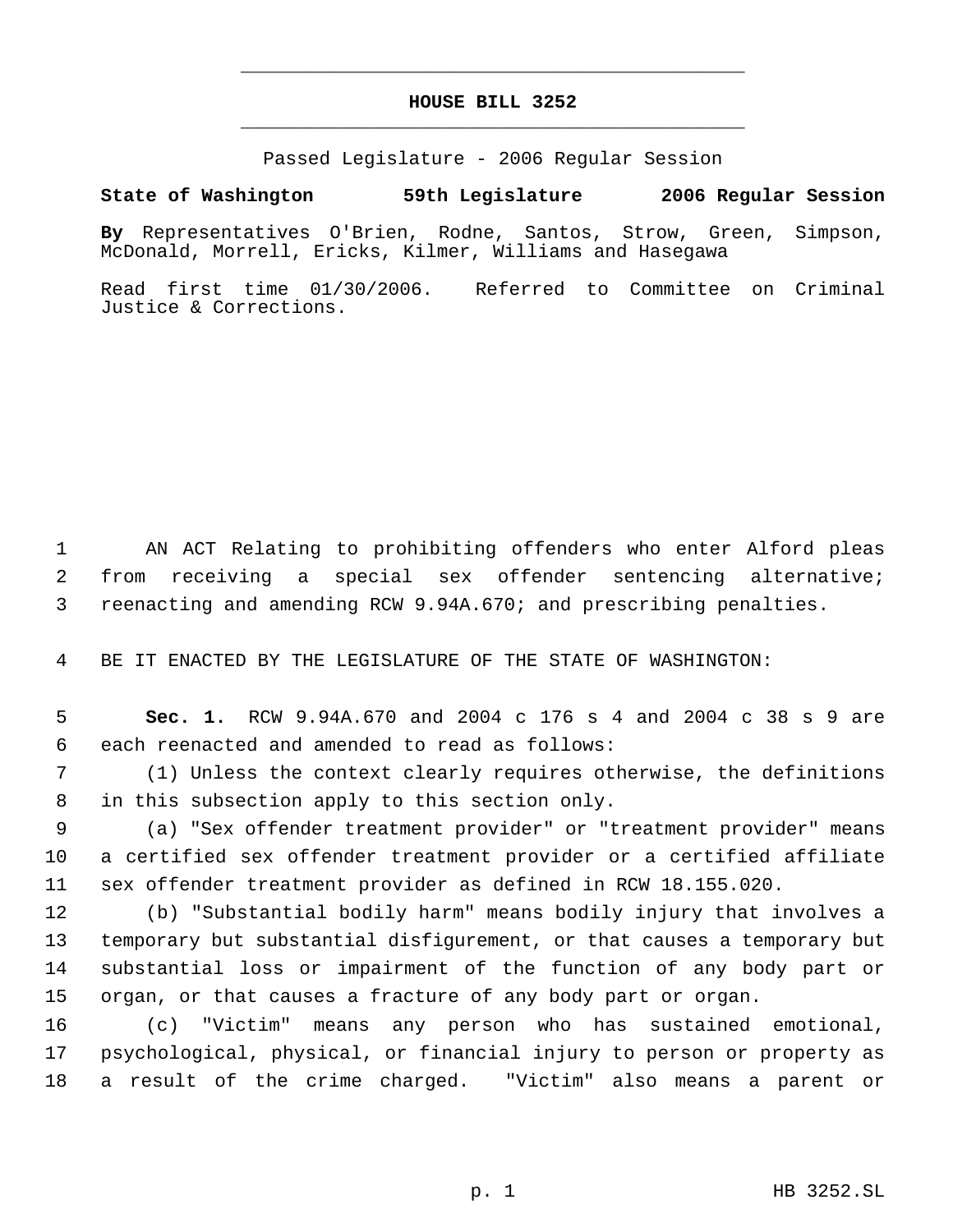guardian of a victim who is a minor child unless the parent or guardian is the perpetrator of the offense.

 (2) An offender is eligible for the special sex offender sentencing alternative if:

 (a) The offender has been convicted of a sex offense other than a violation of RCW 9A.44.050 or a sex offense that is also a serious violent offense. If the conviction results from a guilty plea, the offender must, as part of his or her plea of guilty, voluntarily and affirmatively admit he or she committed all of the elements of the 10 crime to which the offender is pleading guilty. This alternative is 11 not available to offenders who plead guilty to the offense charged under *North Carolina v. Alford*, 400 U.S. 25, 91 S.Ct. 160, 27 L.Ed.2d 162 (1970) and *State v. Newton*, 87 Wash.2d 363, 552 P.2d 682 (1976);

 (b) The offender has no prior convictions for a sex offense as defined in RCW 9.94A.030 or any other felony sex offenses in this or 16 any other state;

 (c) The offender has no prior adult convictions for a violent offense that was committed within five years of the date the current offense was committed;

 (d) The offense did not result in substantial bodily harm to the victim;

 (e) The offender had an established relationship with, or connection to, the victim such that the sole connection with the victim was not the commission of the crime; and

 (f) The offender's standard sentence range for the offense includes the possibility of confinement for less than eleven years.

 (3) If the court finds the offender is eligible for this alternative, the court, on its own motion or the motion of the state or the offender, may order an examination to determine whether the offender is amenable to treatment.

 (a) The report of the examination shall include at a minimum the following:

 (i) The offender's version of the facts and the official version of the facts;

(ii) The offender's offense history;

 (iii) An assessment of problems in addition to alleged deviant behaviors;

(iv) The offender's social and employment situation; and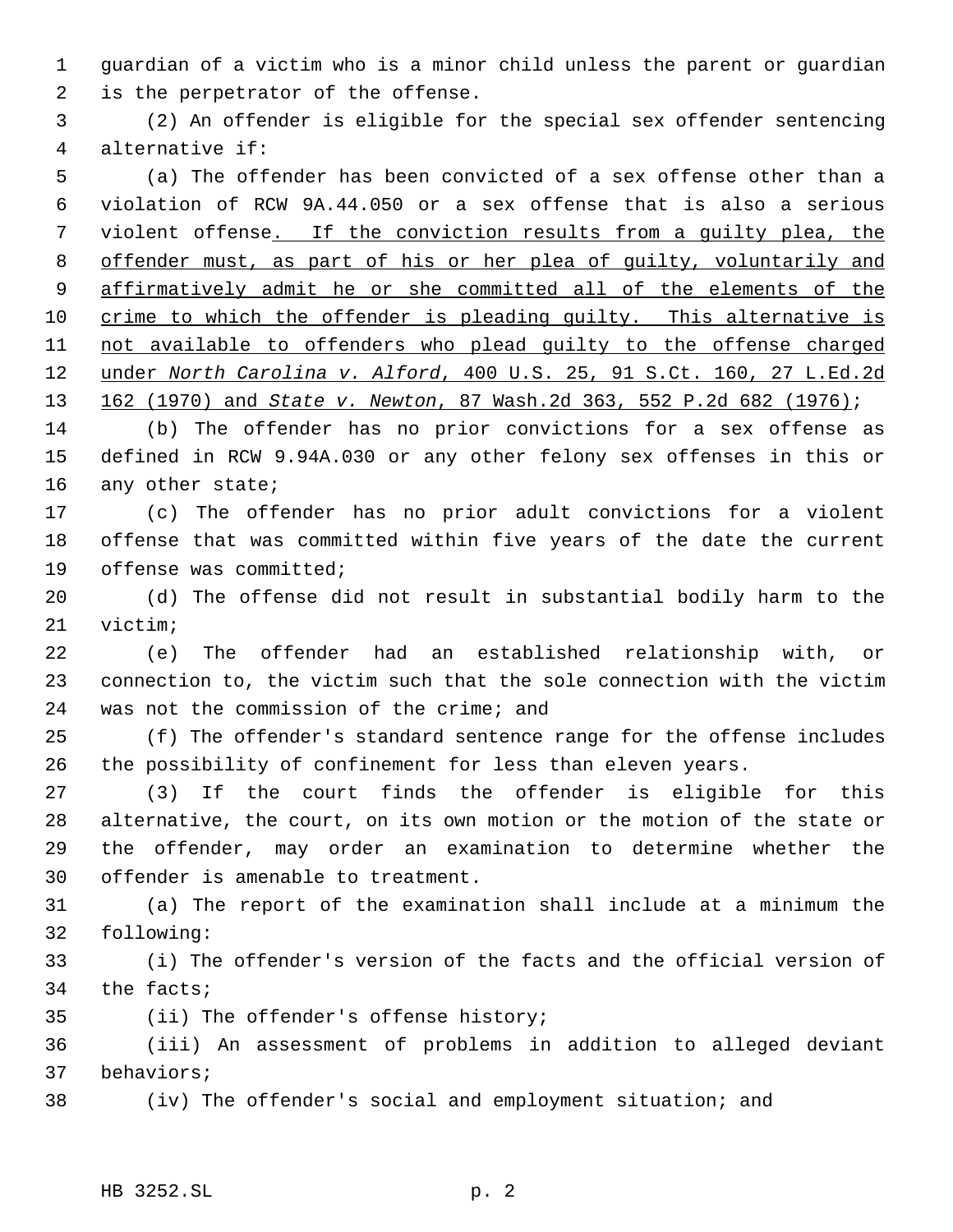(v) Other evaluation measures used.

 The report shall set forth the sources of the examiner's information.

 (b) The examiner shall assess and report regarding the offender's amenability to treatment and relative risk to the community. A proposed treatment plan shall be provided and shall include, at a minimum:

8 (i) Frequency and type of contact between offender and therapist;

 (ii) Specific issues to be addressed in the treatment and description of planned treatment modalities;

 (iii) Monitoring plans, including any requirements regarding living conditions, lifestyle requirements, and monitoring by family members and others;

(iv) Anticipated length of treatment; and

 (v) Recommended crime-related prohibitions and affirmative conditions, which must include, to the extent known, an identification of specific activities or behaviors that are precursors to the offender's offense cycle, including, but not limited to, activities or behaviors such as viewing or listening to pornography or use of alcohol or controlled substances.

 (c) The court on its own motion may order, or on a motion by the state shall order, a second examination regarding the offender's amenability to treatment. The examiner shall be selected by the party making the motion. The offender shall pay the cost of any second examination ordered unless the court finds the defendant to be indigent in which case the state shall pay the cost.

 (4) After receipt of the reports, the court shall consider whether the offender and the community will benefit from use of this alternative, consider whether the alternative is too lenient in light of the extent and circumstances of the offense, consider whether the offender has victims in addition to the victim of the offense, consider whether the offender is amenable to treatment, consider the risk the offender would present to the community, to the victim, or to persons of similar age and circumstances as the victim, and consider the victim's opinion whether the offender should receive a treatment disposition under this section. The court shall give great weight to the victim's opinion whether the offender should receive a treatment disposition under this section. If the sentence imposed is contrary to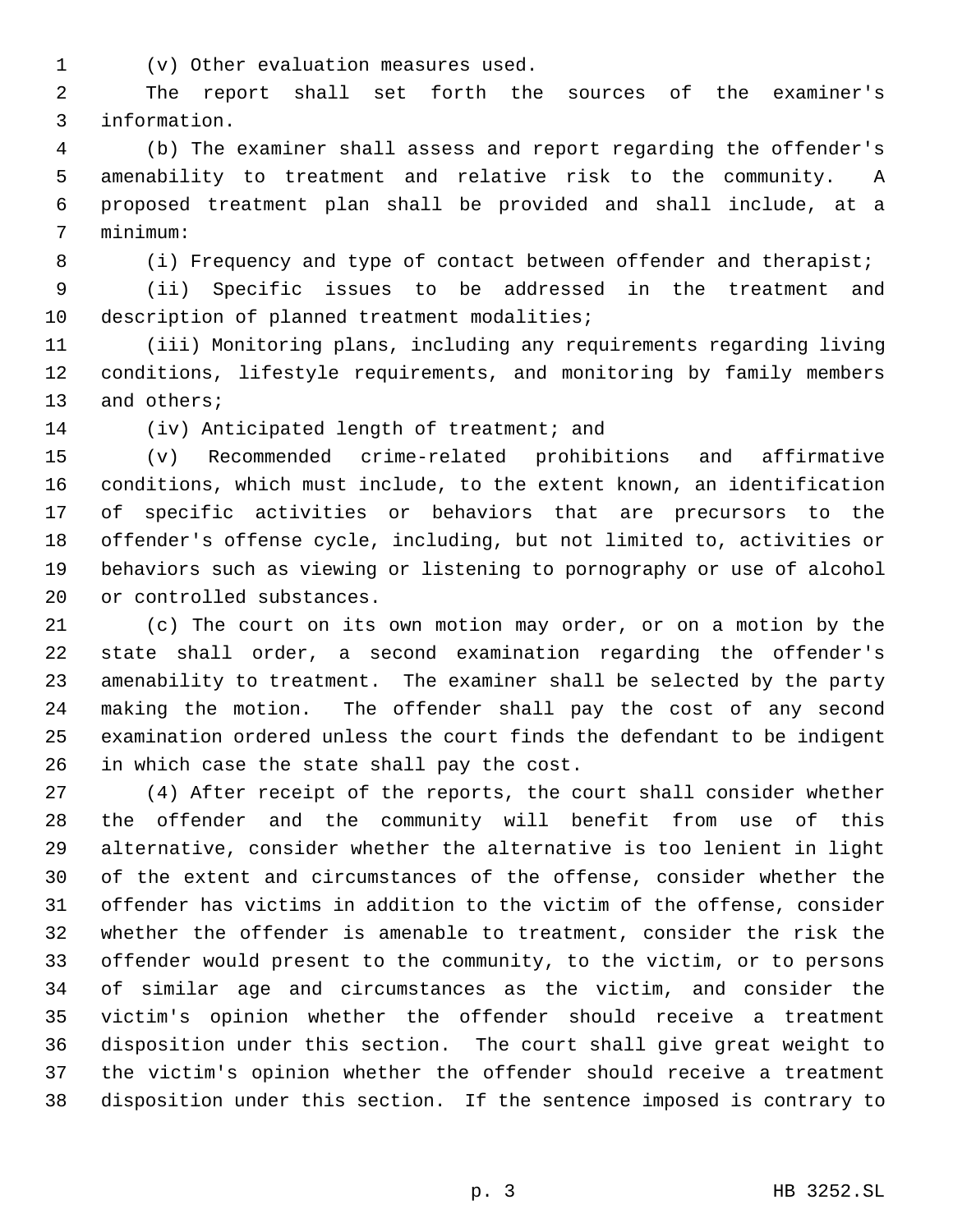the victim's opinion, the court shall enter written findings stating its reasons for imposing the treatment disposition. The fact that the offender admits to his or her offense does not, by itself, constitute amenability to treatment. If the court determines that this alternative is appropriate, the court shall then impose a sentence or, pursuant to RCW 9.94A.712, a minimum term of sentence, within the standard sentence range. If the sentence imposed is less than eleven years of confinement, the court may suspend the execution of the sentence and impose the following conditions of suspension:

 (a) The court shall order the offender to serve a term of confinement of up to twelve months or the maximum term within the standard range, whichever is less. The court may order the offender to serve a term of confinement greater than twelve months or the maximum term within the standard range based on the presence of an aggravating 15 circumstance listed in RCW 9.94A.535( $(\frac{2}{2})$ ) (3). In no case shall the term of confinement exceed the statutory maximum sentence for the offense. The court may order the offender to serve all or part of his or her term of confinement in partial confinement. An offender sentenced to a term of confinement under this subsection is not eligible for earned release under RCW 9.92.151 or 9.94A.728.

 (b) The court shall place the offender on community custody for the length of the suspended sentence, the length of the maximum term imposed pursuant to RCW 9.94A.712, or three years, whichever is greater, and require the offender to comply with any conditions imposed by the department under RCW 9.94A.720.

 (c) The court shall order treatment for any period up to five years in duration. The court, in its discretion, shall order outpatient sex offender treatment or inpatient sex offender treatment, if available. A community mental health center may not be used for such treatment unless it has an appropriate program designed for sex offender treatment. The offender shall not change sex offender treatment providers or treatment conditions without first notifying the prosecutor, the community corrections officer, and the court. If any party or the court objects to a proposed change, the offender shall not change providers or conditions without court approval after a hearing. (d) As conditions of the suspended sentence, the court shall impose specific prohibitions and affirmative conditions relating to the known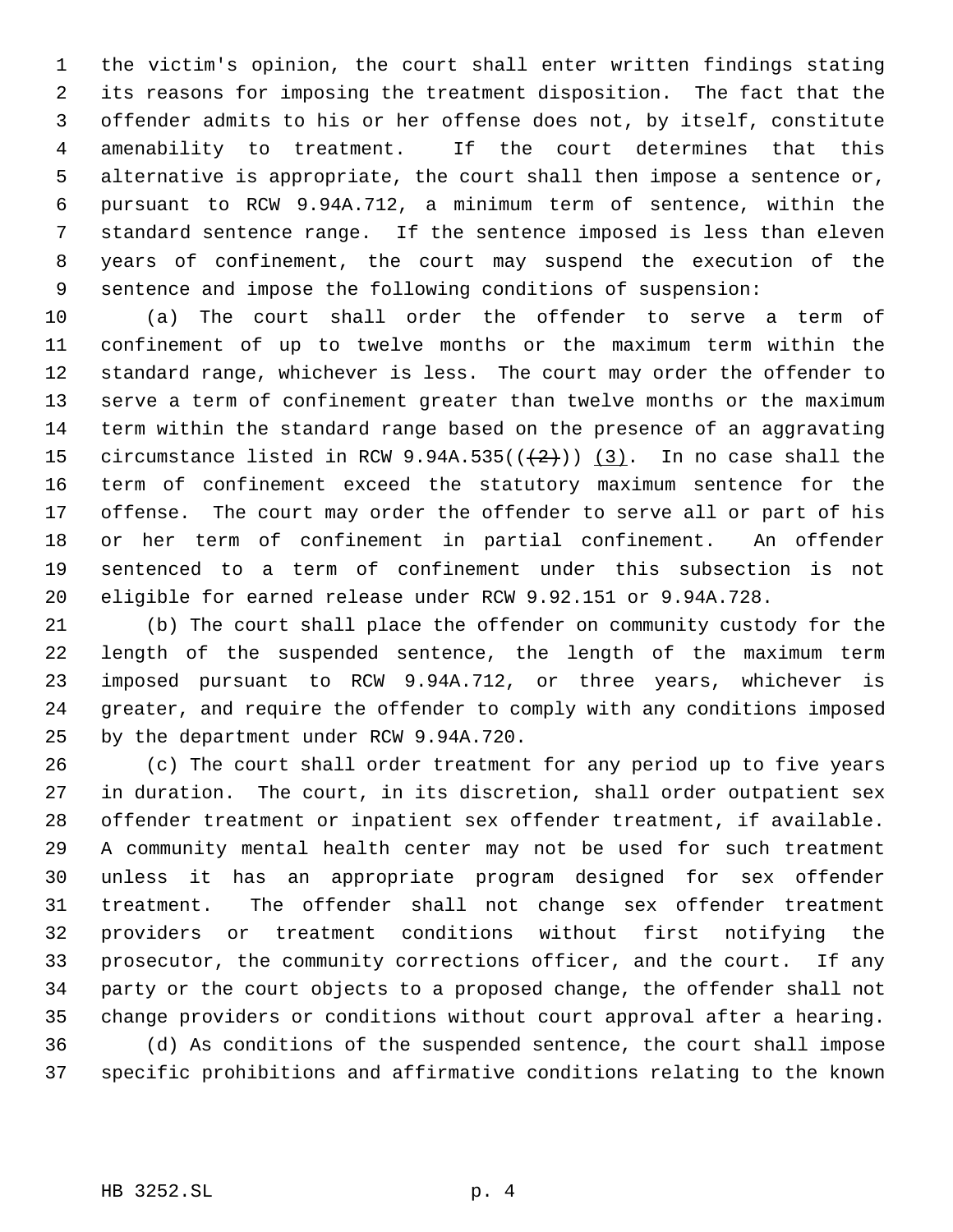precursor activities or behaviors identified in the proposed treatment plan under subsection (3)(b)(v) of this section or identified in an annual review under subsection (7)(b) of this section.

 (5) As conditions of the suspended sentence, the court may impose one or more of the following:

(a) Crime-related prohibitions;

 (b) Require the offender to devote time to a specific employment or occupation;

 (c) Require the offender to remain within prescribed geographical boundaries and notify the court or the community corrections officer prior to any change in the offender's address or employment;

 (d) Require the offender to report as directed to the court and a community corrections officer;

 (e) Require the offender to pay all court-ordered legal financial obligations as provided in RCW 9.94A.030;

(f) Require the offender to perform community restitution work; or

 (g) Require the offender to reimburse the victim for the cost of any counseling required as a result of the offender's crime.

 (6) At the time of sentencing, the court shall set a treatment termination hearing for three months prior to the anticipated date for completion of treatment.

 (7)(a) The sex offender treatment provider shall submit quarterly reports on the offender's progress in treatment to the court and the parties. The report shall reference the treatment plan and include at a minimum the following: Dates of attendance, offender's compliance with requirements, treatment activities, the offender's relative progress in treatment, and any other material specified by the court at sentencing.

 (b) The court shall conduct a hearing on the offender's progress in treatment at least once a year. At least fourteen days prior to the hearing, notice of the hearing shall be given to the victim. The victim shall be given the opportunity to make statements to the court regarding the offender's supervision and treatment. At the hearing, the court may modify conditions of community custody including, but not limited to, crime-related prohibitions and affirmative conditions relating to activities and behaviors identified as part of, or relating to precursor activities and behaviors in, the offender's offense cycle or revoke the suspended sentence.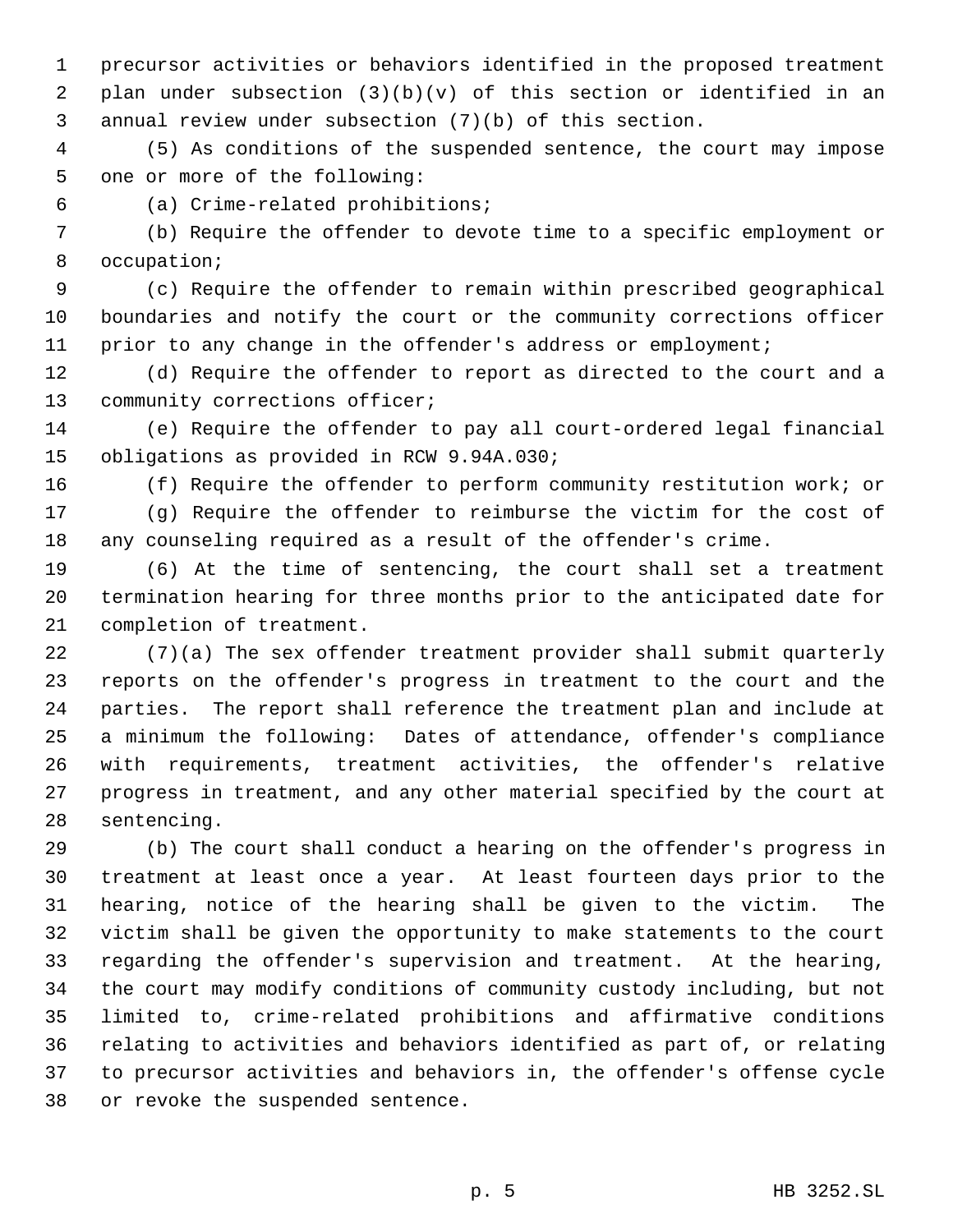(8) At least fourteen days prior to the treatment termination hearing, notice of the hearing shall be given to the victim. The victim shall be given the opportunity to make statements to the court regarding the offender's supervision and treatment. Prior to the treatment termination hearing, the treatment provider and community corrections officer shall submit written reports to the court and parties regarding the offender's compliance with treatment and monitoring requirements, and recommendations regarding termination from treatment, including proposed community custody conditions. The court may order an evaluation regarding the advisability of termination from treatment by a sex offender treatment provider who may not be the same person who treated the offender under subsection (4) of this section or any person who employs, is employed by, or shares profits with the person who treated the offender under subsection (4) of this section unless the court has entered written findings that such evaluation is in the best interest of the victim and that a successful evaluation of the offender would otherwise be impractical. The offender shall pay the cost of the evaluation. At the treatment termination hearing the court may: (a) Modify conditions of community custody, and either (b) terminate treatment, or (c) extend treatment in two-year increments for up to the remaining period of community custody.

 (9)(a) If a violation of conditions other than a second violation of the prohibitions or affirmative conditions relating to precursor behaviors or activities imposed under subsection (4)(d) or (7)(b) of this section occurs during community custody, the department shall either impose sanctions as provided for in RCW 9.94A.737(2)(a) or refer the violation to the court and recommend revocation of the suspended sentence as provided for in subsections (6) and (8) of this section.

 (b) If a second violation of the prohibitions or affirmative conditions relating to precursor behaviors or activities imposed under subsection (4)(d) or (7)(b) of this section occurs during community custody, the department shall refer the violation to the court and recommend revocation of the suspended sentence as provided in subsection (10) of this section.

 (10) The court may revoke the suspended sentence at any time during the period of community custody and order execution of the sentence if: (a) The offender violates the conditions of the suspended sentence, or (b) the court finds that the offender is failing to make satisfactory